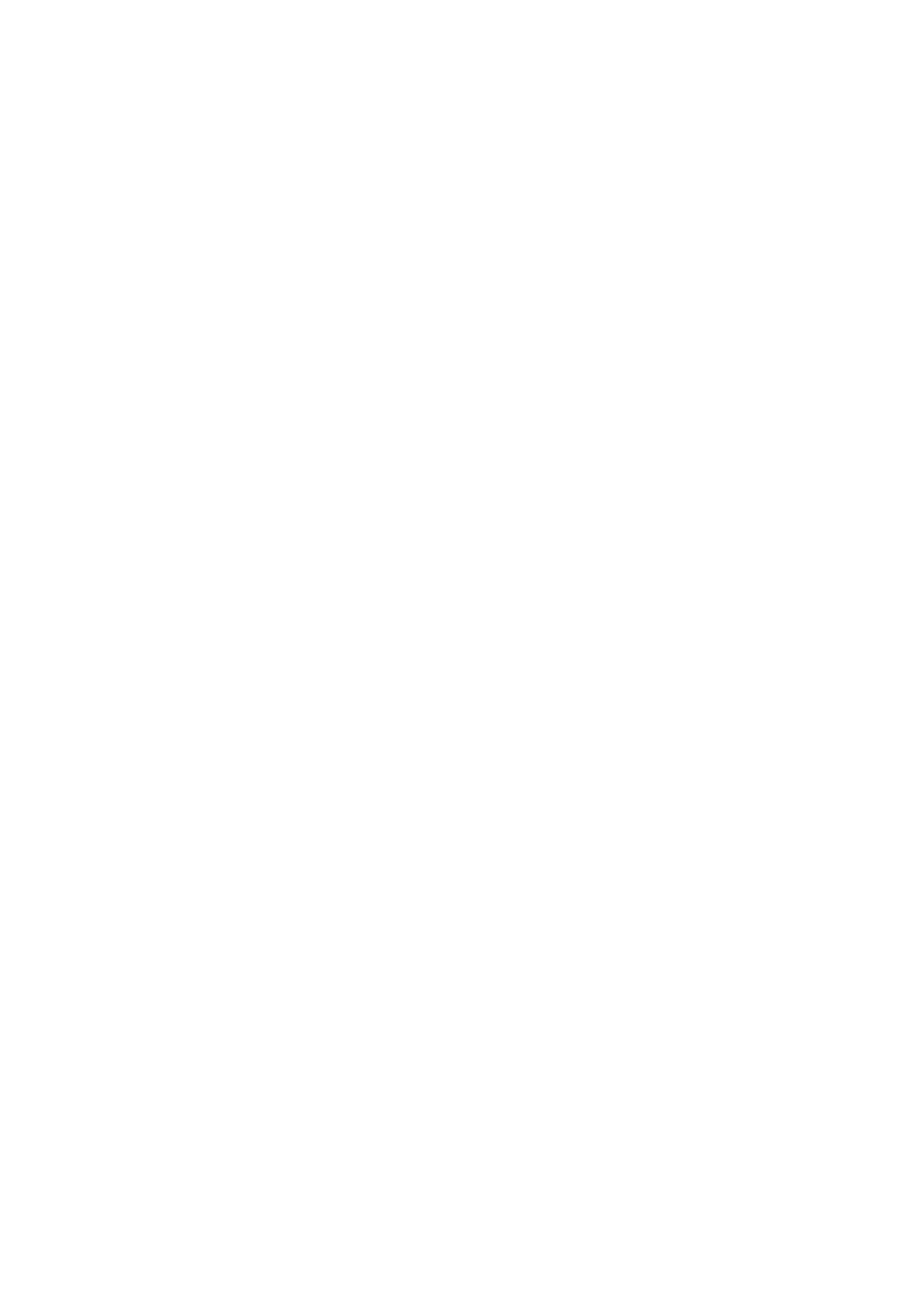

to, ta spet - ta,e o - gnor ti chia ma.

H

 $\phi$ .  $\phi$ .

œ™ œ™ œ œ œ œ œ

¢

 $\overline{9:4}$ #

## Vieni, vieni o mio diletto

from *Ercole su'l Termodonte*

Vivaldi

™ ™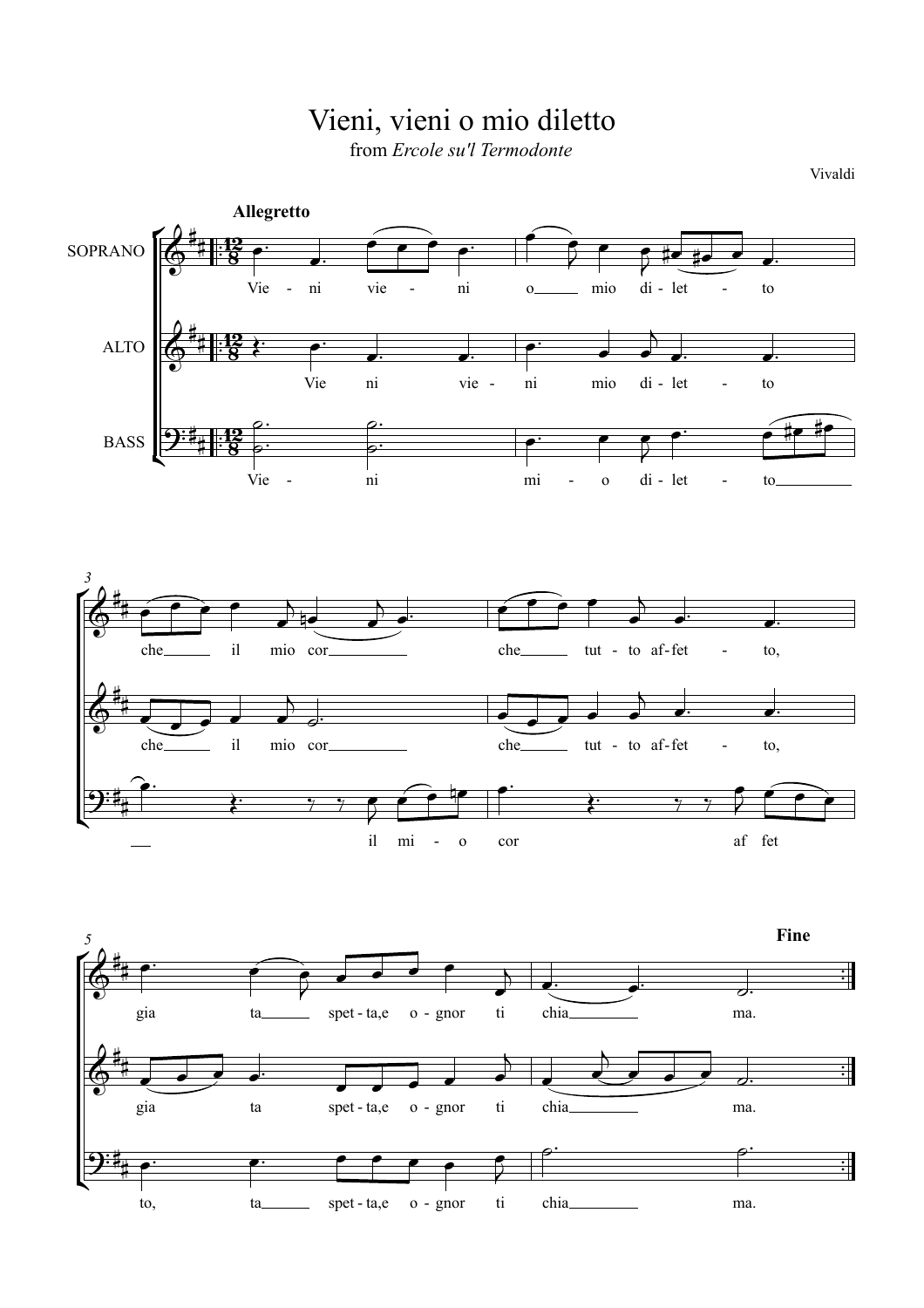



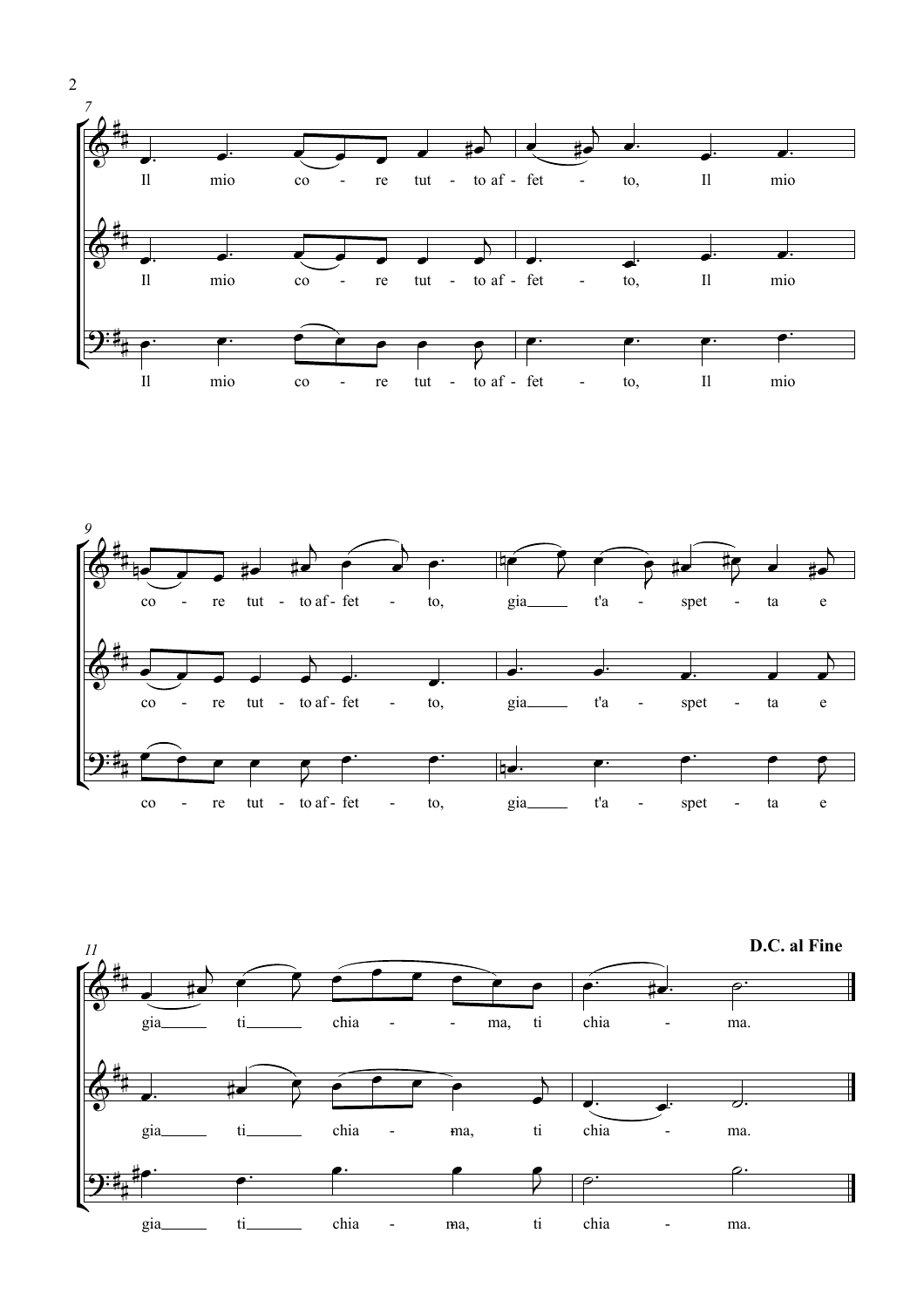Dido's Lament from *Dido and Aeneas*

Henry Purcell

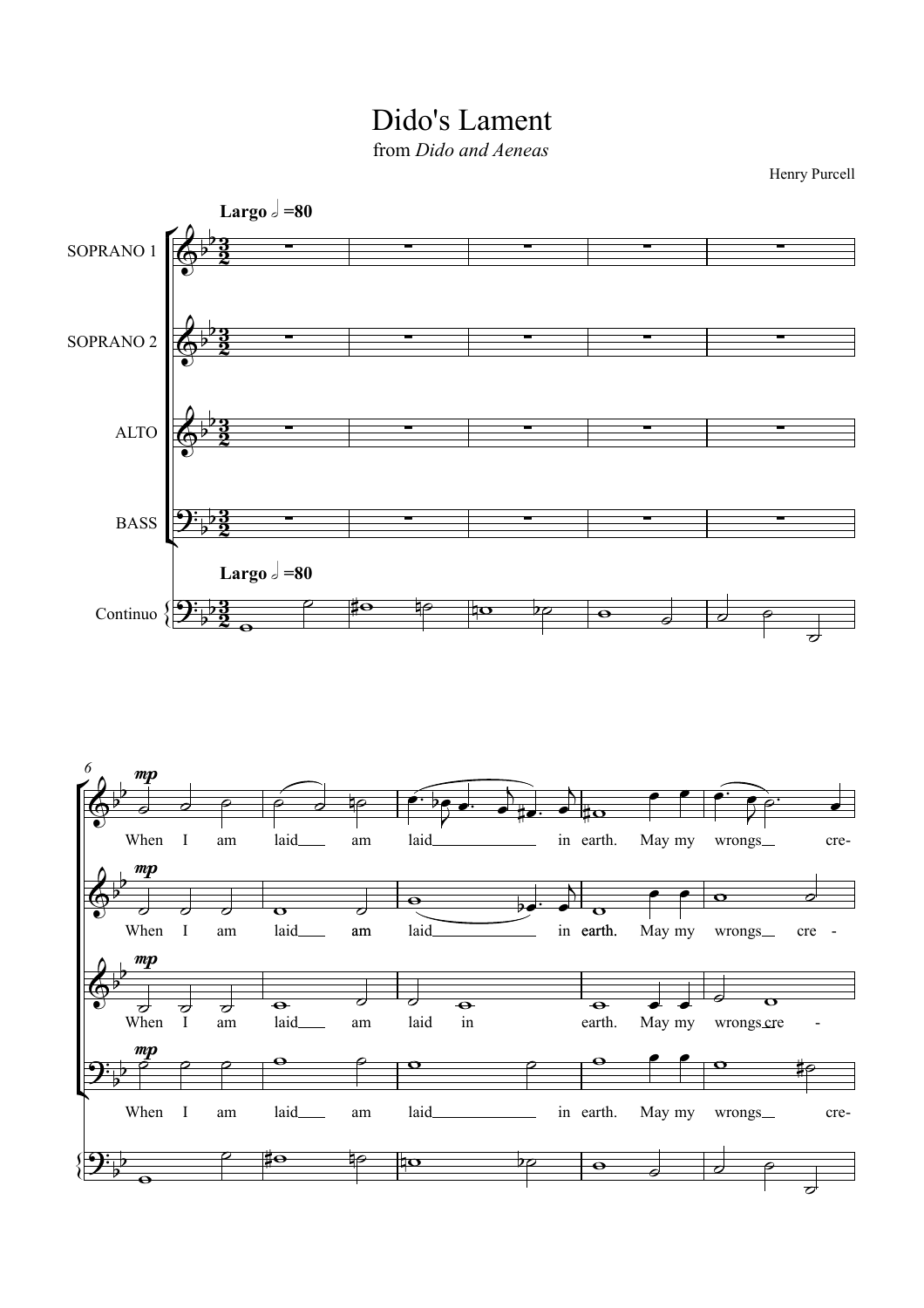

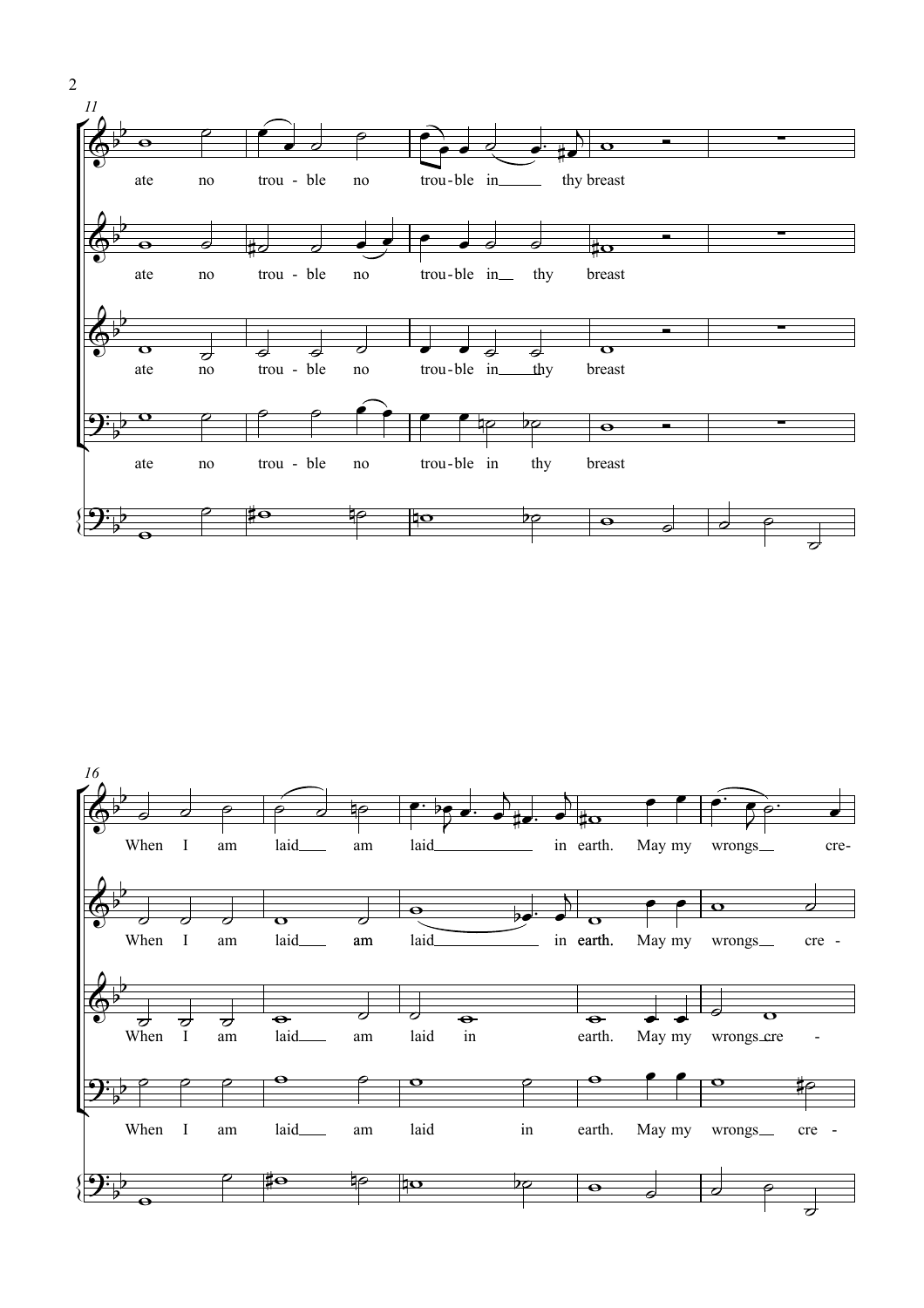

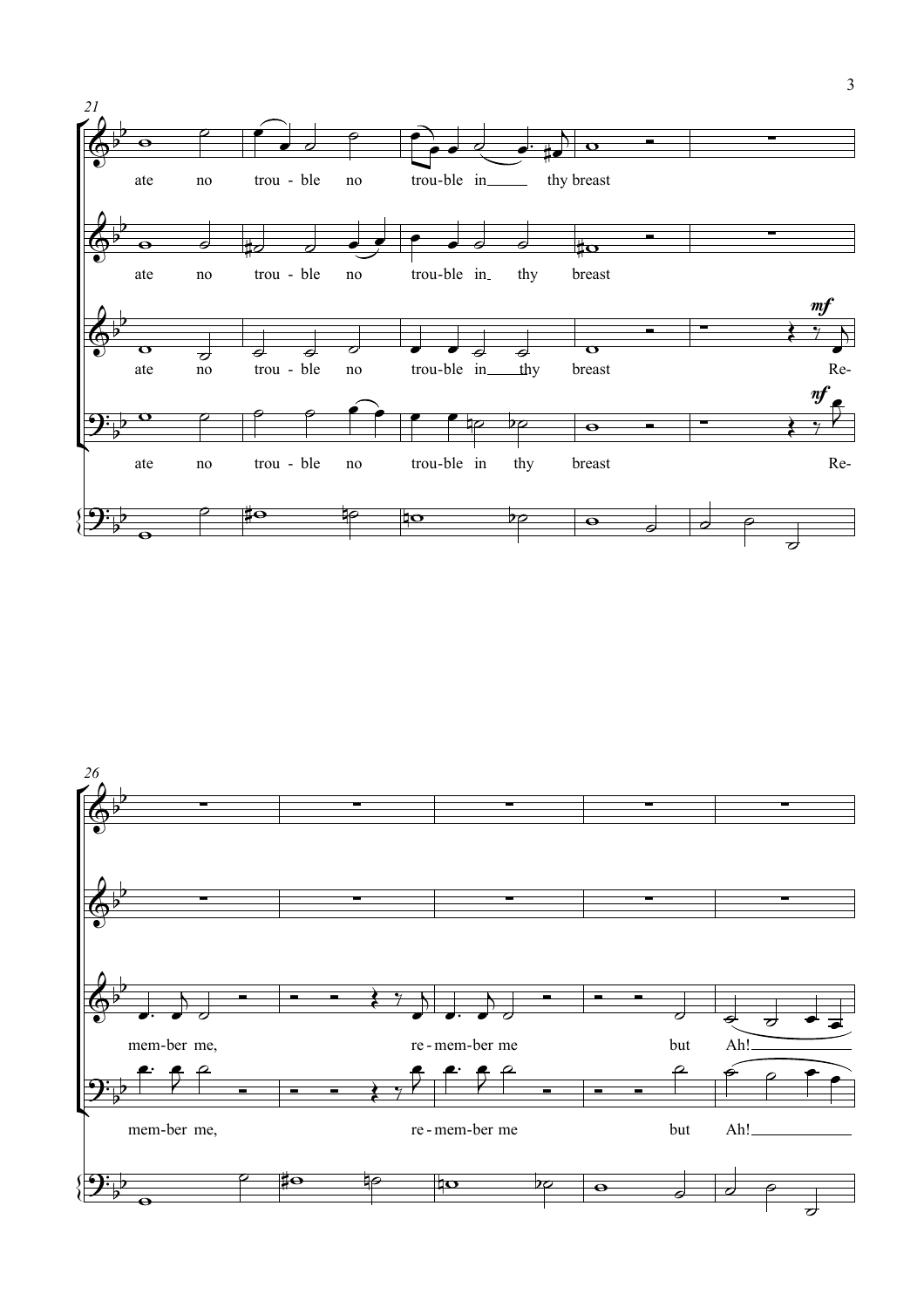

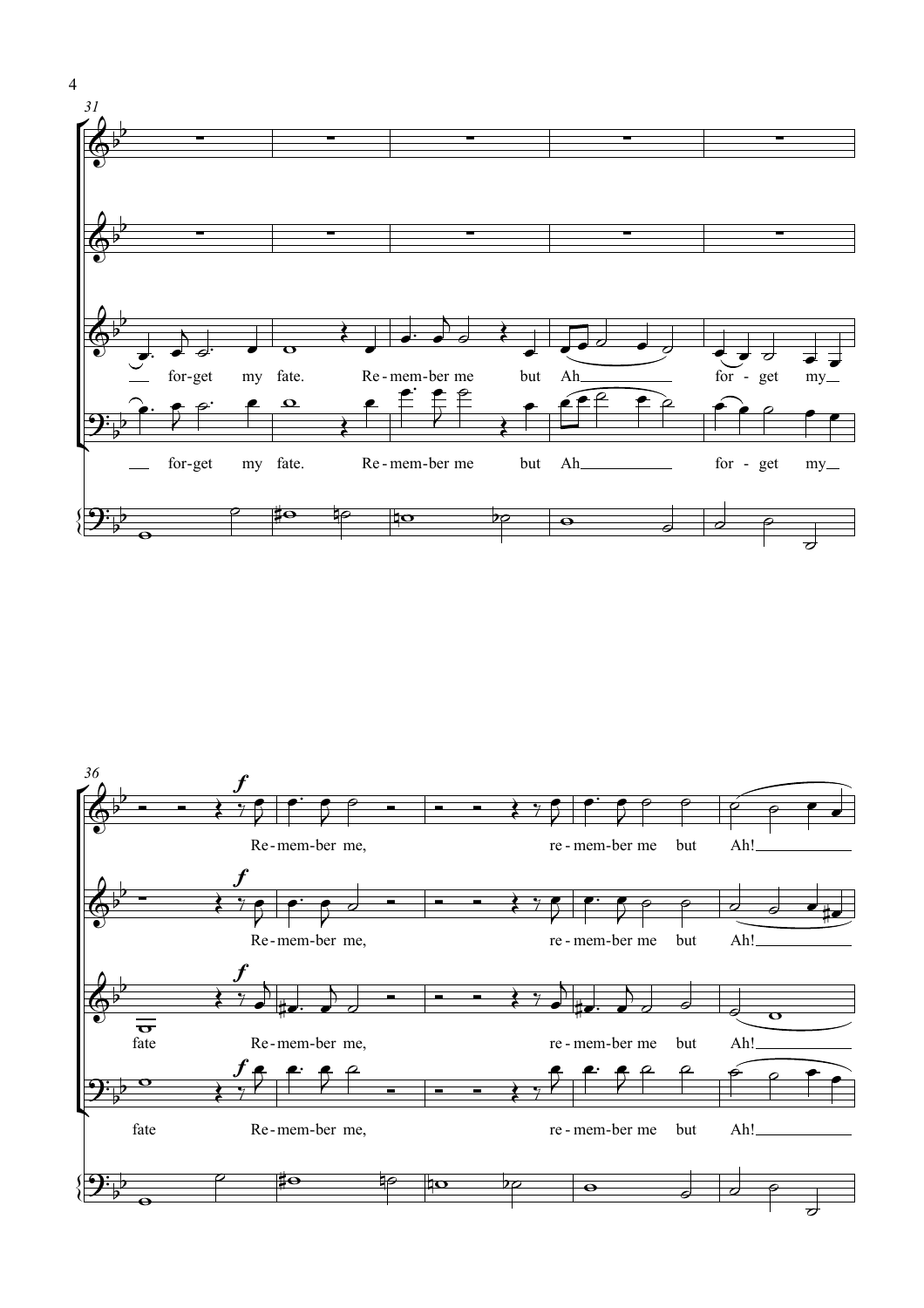

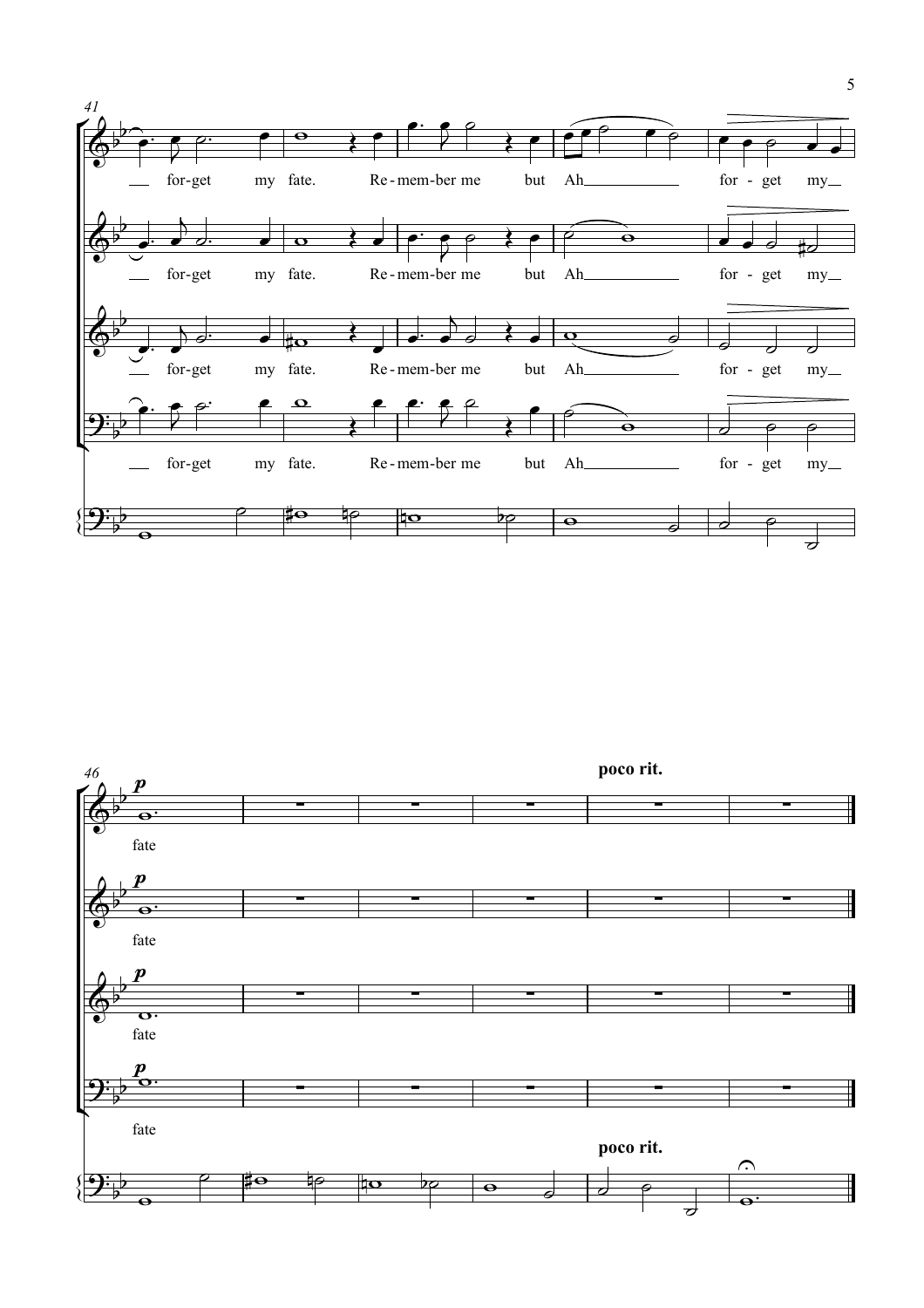Bois Épais

Jean-Baptiste Lully



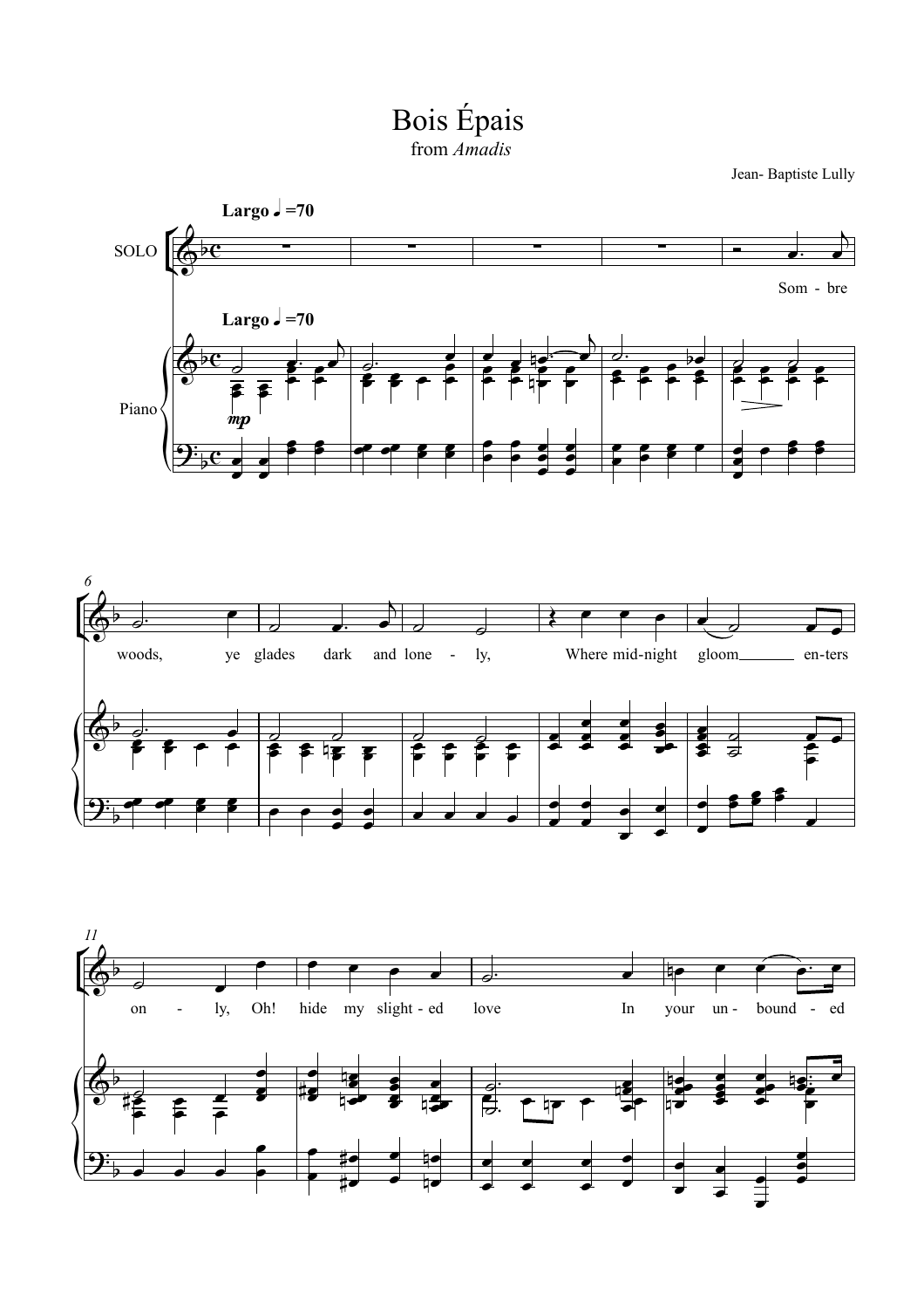

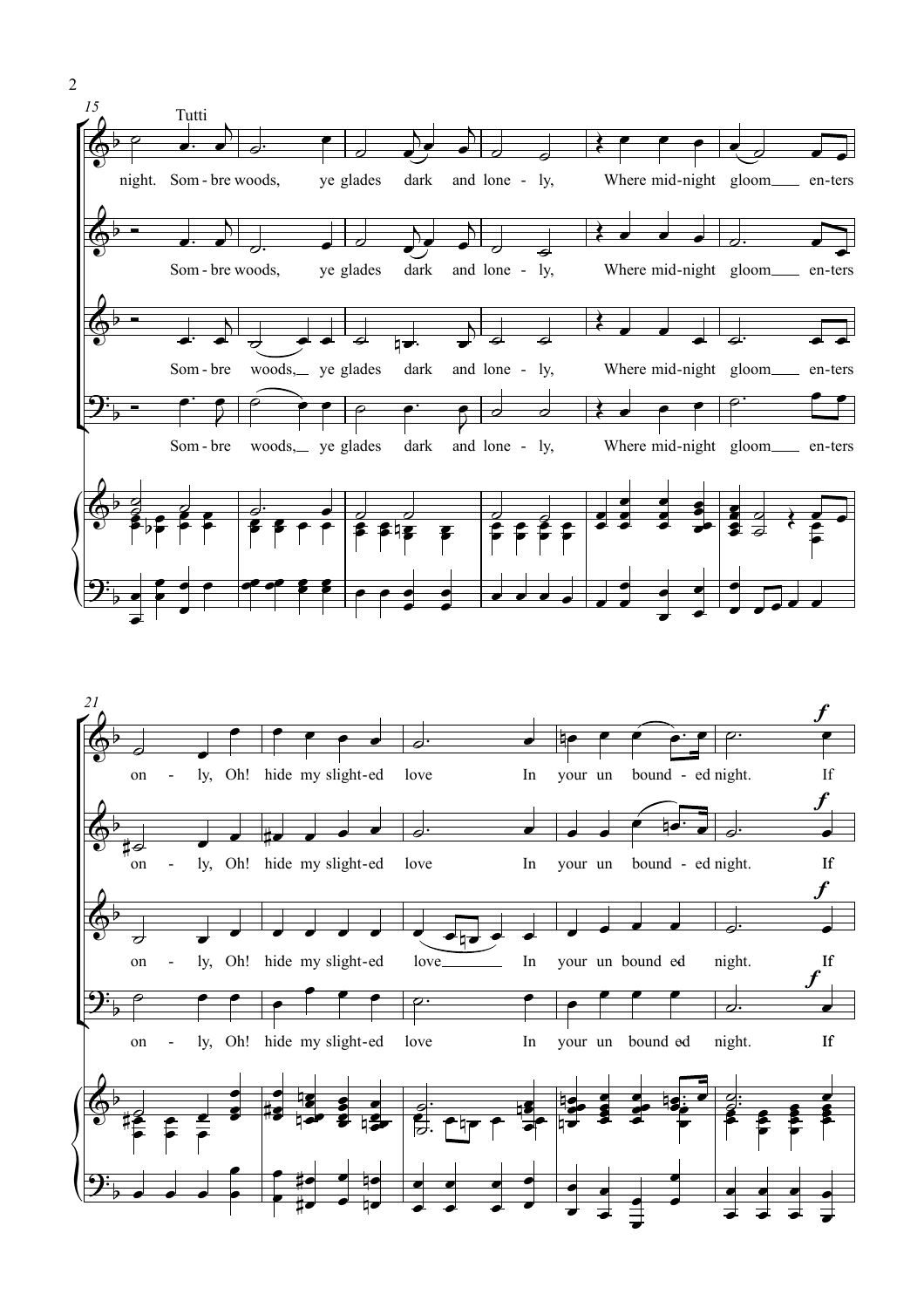

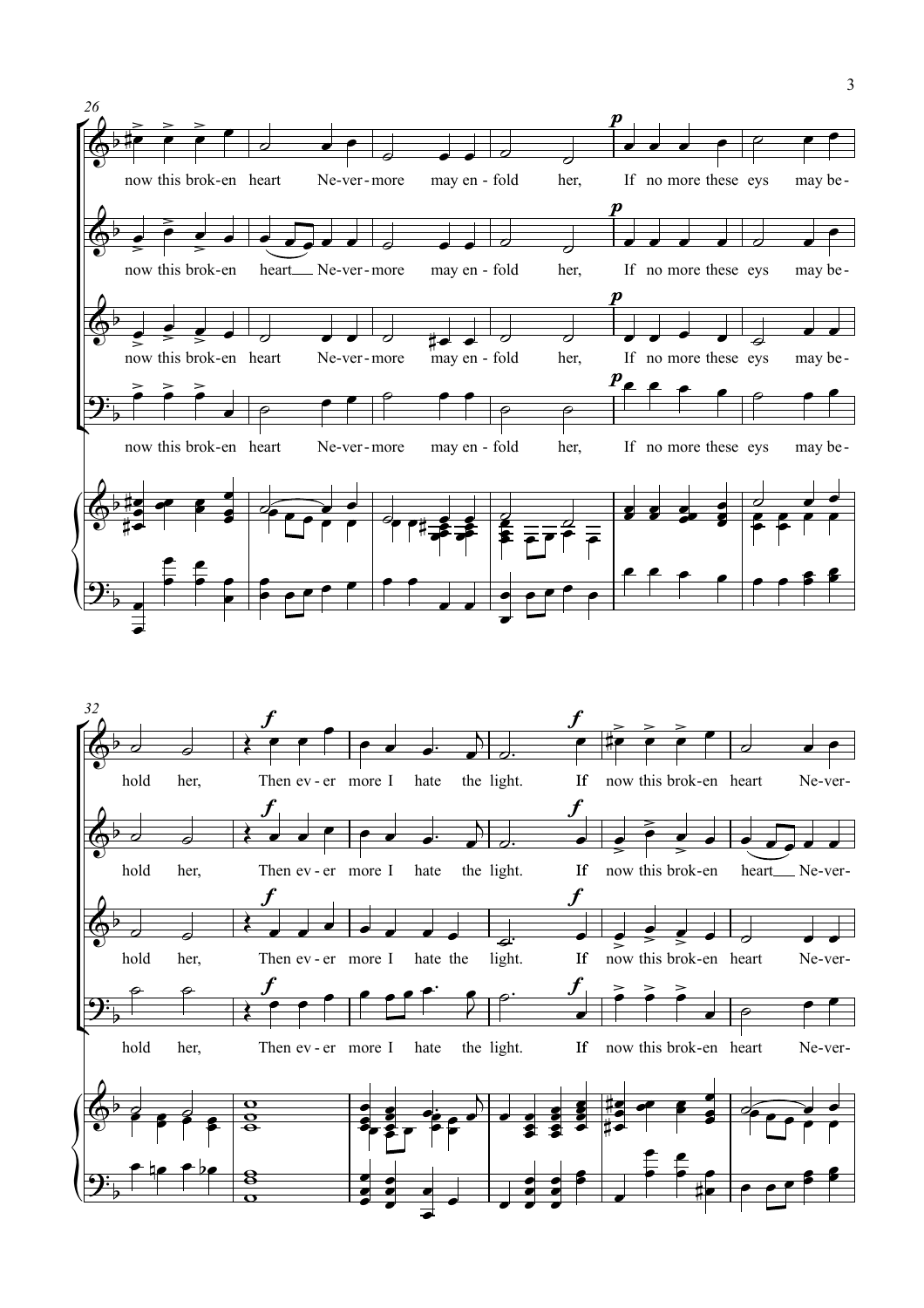

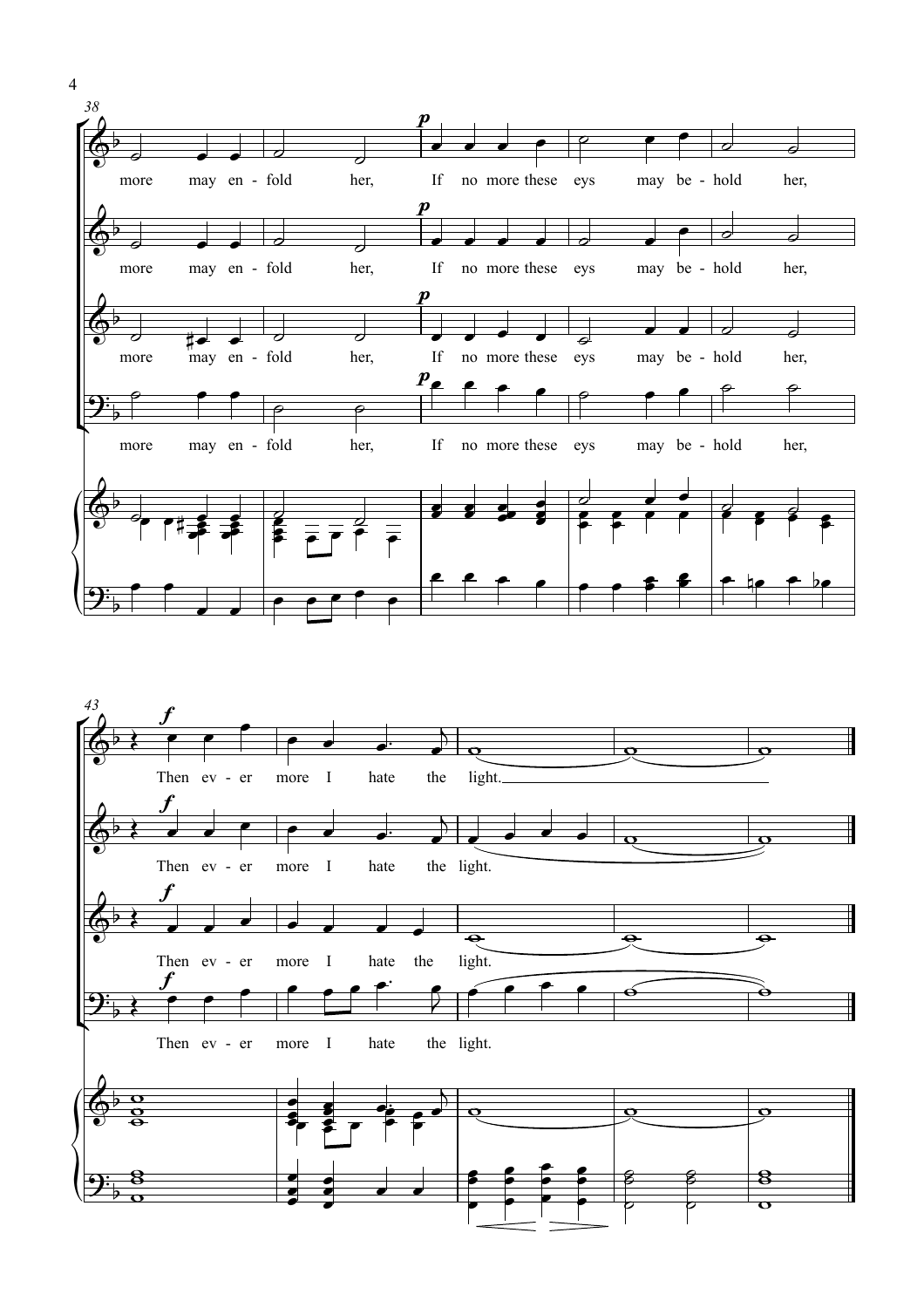## Lascia ch'io pianga / Amazing Grace from *Rinaldo*

G F Handel



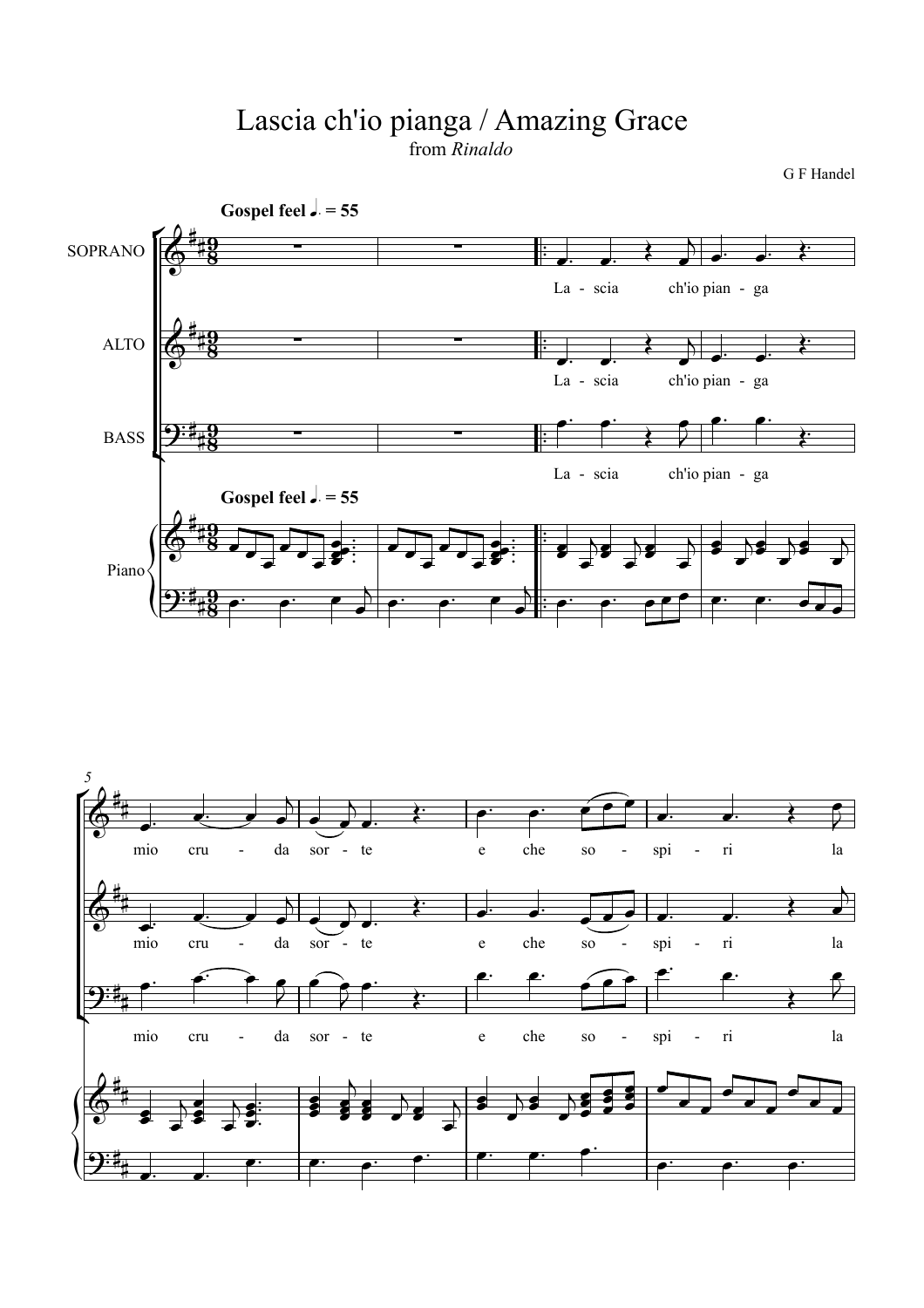



2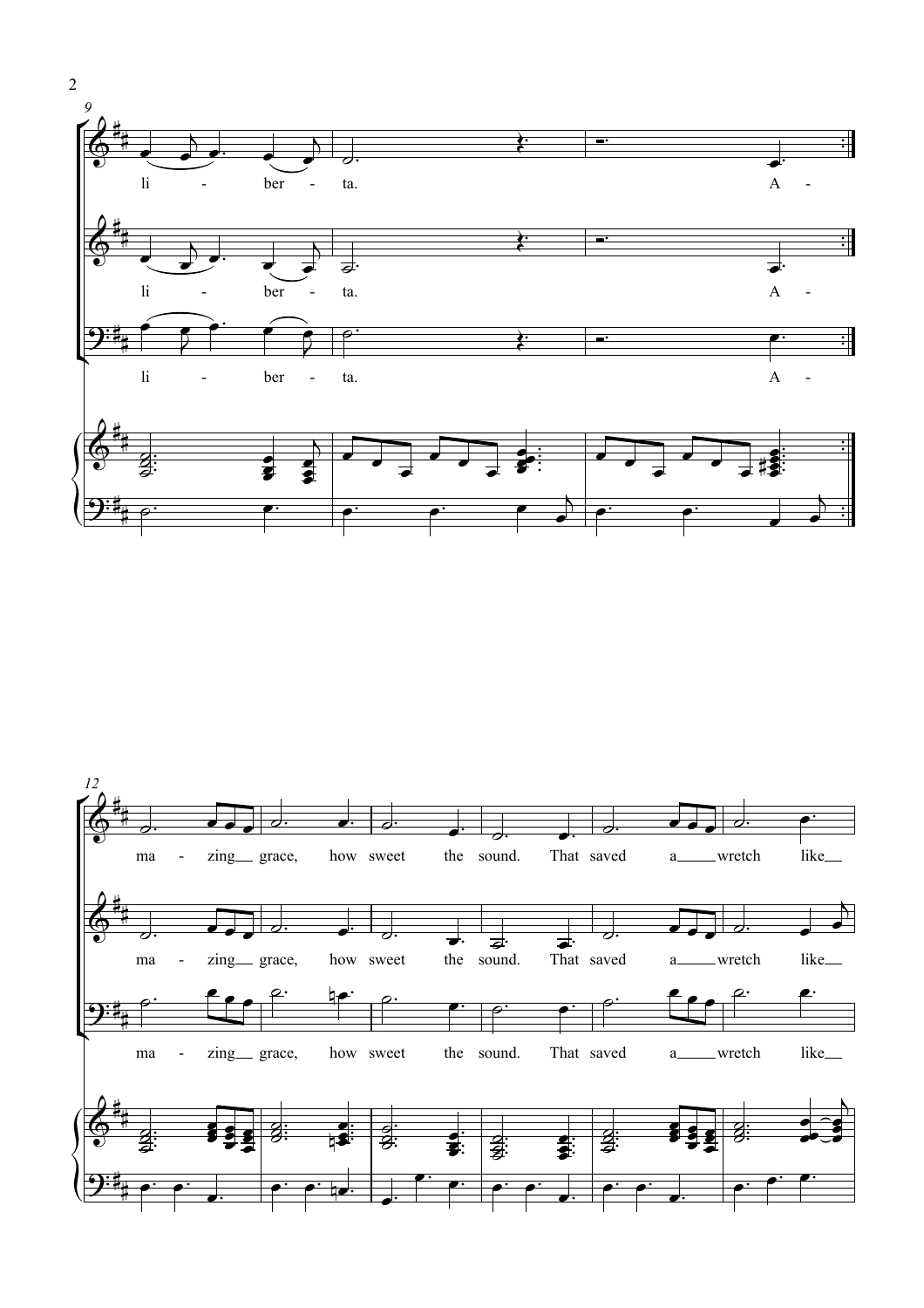